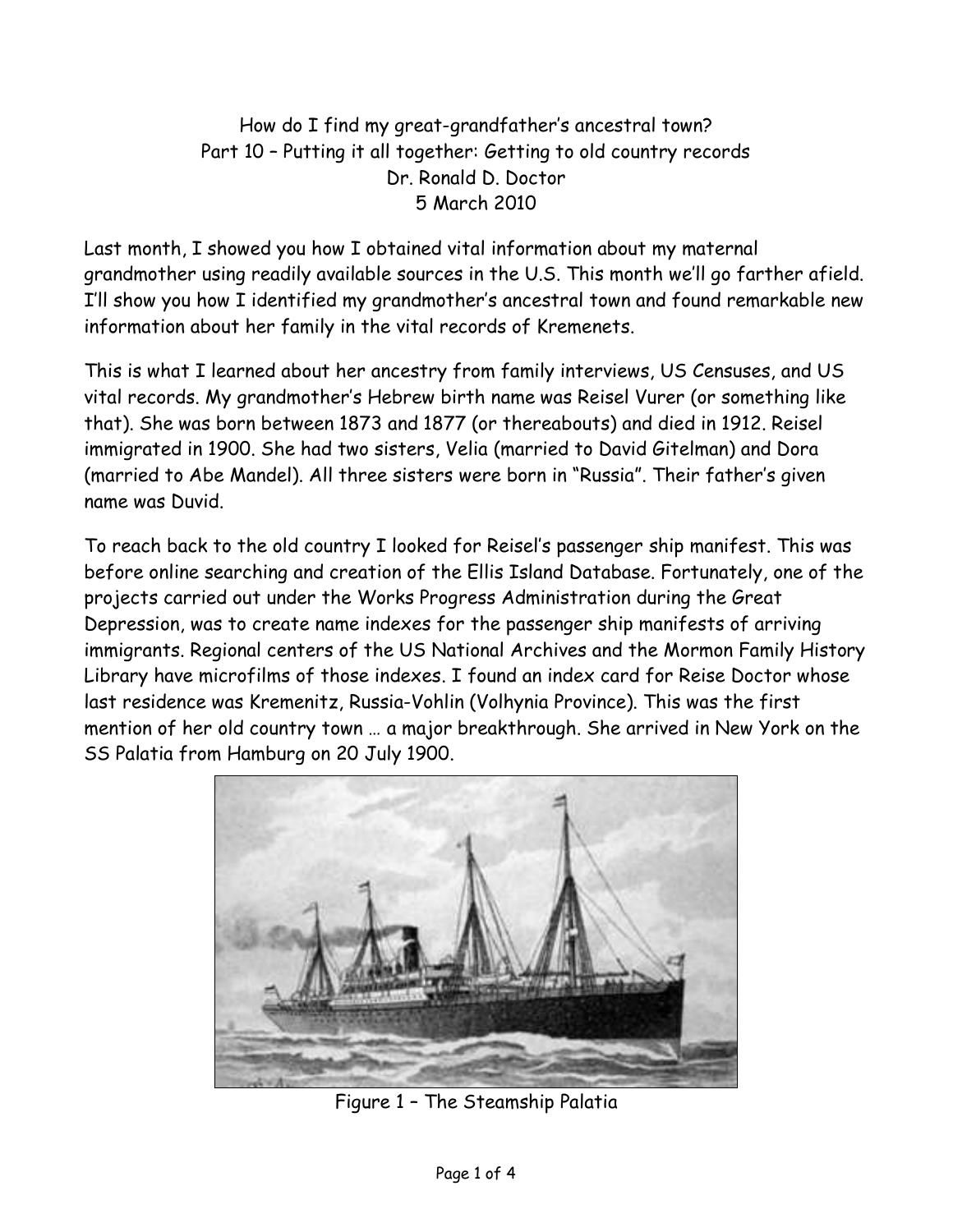You can use Google to find photos of your ancestors' passenger ships.

With this information I was able to find Reisel's passenger ship manifest. It confirmed her old country town as Kremenitz and told me that her destination was Joseph Kornfeld, her uncle in NYC. (I didn't yet know exactly how she and Joseph were related.) Subsequently, I also found a 1909 passenger manifest for one of Reisel's sisters, Hinde Wure. (Previously I didn't know about her.) Hinde's destination was the home of her sister, Dvora (Dora) Mandel. Hinde was born in "Cremitz", Russia. (Personal names and town names often are misspelled in official records. You have to do some creative interpretation.) This also confirmed Kremenets as Reisel's old country town.

Now I was ready to seek records from the old country. There were three ways I could do this: (1) hire a researcher in Ukraine, (2) visit the archives in Ukraine where my records are held, and (3) check whether the Mormons had microfilmed Kremenets records. Eventually, I did all three, and all paid off. In 1997 the Mormon Family History Library released microfilms of vital records from Kremenets, 7 reels containing about 15,000 page images in handwritten Russian and Hebrew. Making sense of them was almost impossible. In 2000 the annual conference of the International Association of Jewish Genealogical Societies was held in Salt Lake City. I attended and got help with the microfilms. After scrolling through the first reel, I found my grandmother's 1872 birth record … Reyzil Aydil Vorir, daughter of Duvid from Yampol and Sore Ester. That was the beginning. Subsequently, I helped form the Kremenets Shtetl CO-OP. We raised money to hire translators to translate all 15,000 microfilm pages. Last year we completed the translation, and in the process helped more than 400 people find their ancestors.

My personal benefits were huge. Table 1 shows some of the birth, marriage, and death records that I found for Reyzil and her immediate family. The family name was Vorer in Hebrew and Vurer in Russian. Reyzil's father Duvid was an ironsmith from Yampol. His father's name was Meshulim (or Shalom). Her mother was Sore Ester, daughter of Meir Volf Korinfeld from Poritsk, Ukraine. Between 1872 and 1888, Duvid and Sore Ester had 5 daughters and a son. The 1880s were difficult for the family. Daughter Yehudit died in 1881, at age 2-1/2, from smallpox. Son Beril died in 1888, at age 6 months, from scarlet fever. Duvid died in 1889, at age 37, from tuberculosis. How the family survived after Duvid's death still is a mystery, although there are hints that Sore Ester remarried into a notable Kremenets family. Reyzil was the first to marry, in 1899. The records also show that Velye married in 1904. Between 1900 and 1910 all four of Duvid's and Sore Ester's daughters immigrated to America.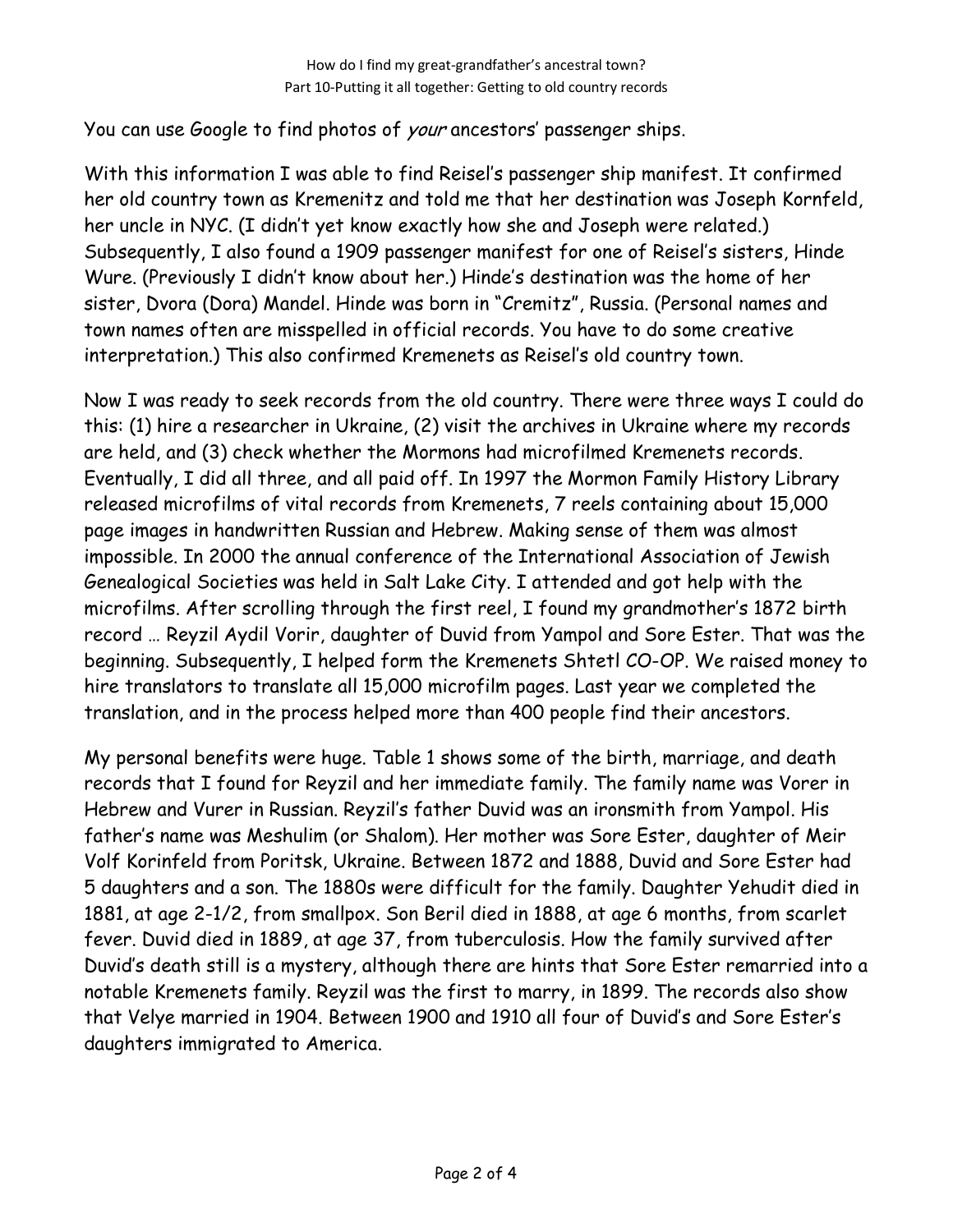How do I find my great-grandfather's ancestral town? Part 10-Putting it all together: Getting to old country records

In addition to the records for Duvid's family, I learned that his father Meshulim/Shulim had at least two other children, Yehoshie Eliezer and Tsima/Tsiml. I found 12 birth records and 4 death records for them and their children. (Between 1881 and 1895, Tsima had 9 children and Yehoshie had 5.) I also solved the mystery of Joseph Kornfeld. (Recall that his home in NYC was Reizil's destination when she immigrated.) Joseph was the brother of Reyzil's mother, Sore Ester Korinfeld. The family tree grew by leaps and bounds and my time horizons were extended to the early 1850s or earlier when my 2<sup>nd</sup> greatgrandfathers, Meshulim Vurer and Meir Volf Korinfeld, would have been born. This wasn't bad for having begun with so little information about grandmother Rose/Reyzil.

Some of you may recall Yehoshie Vurer from one of my earlier columns. He appeared in a Yad Vashem Page of Testimony submitted by his daughter Bruria in 1956. The tragedies suffered by the Vurer family in the 1880s continued in 1942. Yehoshie and three of his children (Meshulam, Yosef and Hinde), z"l, were murdered by the Nazis and thrown into a mass grave in August 1942. They were among 15,000 Jews murdered in Kremenets within a few days.

I'll conclude next month with an examination of my family's entries in the Russian Empire's Revizskie Skazki (Revision Lists or Censuses). These were recorded in the 1800s and are available through the Mormon Family History Library for many towns of Tsarist Russia.